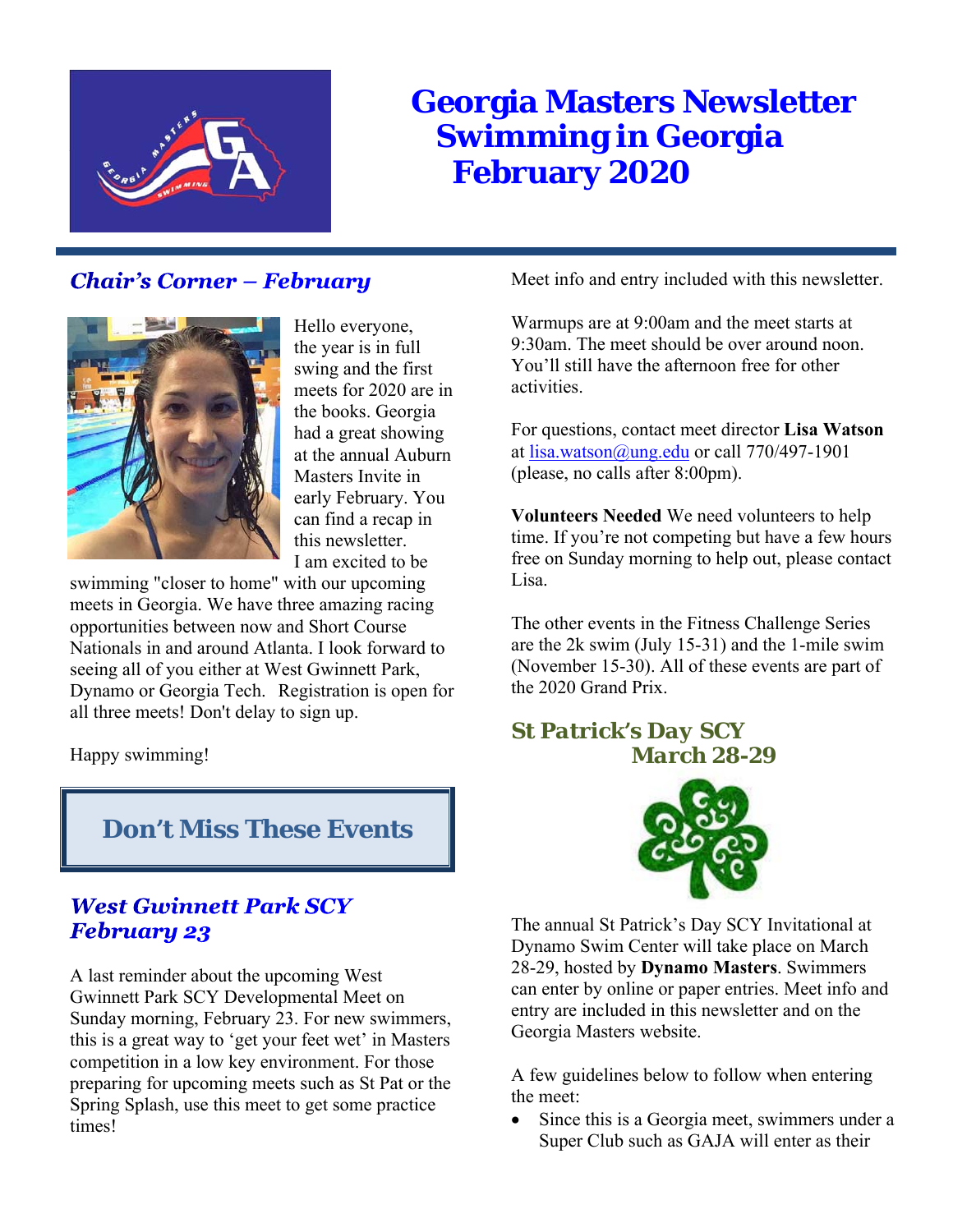Workout Group rather than GAJA, e.g., Dynamo swimmers would enter as DYNA instead of GAJA.

- If submitting a paper entry, be sure to include a **copy of your USMS card** which is required. Online entries will automatically have their USMS card verified.
- Four individual events allowed per day
- 1000 free is limited to the first 30 swimmers: distance swimmers, get your entry in ASAP to book your spot!
- Entry deadlines are: RECEIVED by March 18 for paper entries, and March 24 at 11:59pm for online entries.
- Swimmers can enter for one or two days. Fee is \$40 for one day and \$60 for two days.
- Saturday's events will have two sessions: Session 1 for the 1000yd freestyle beginning at 9:45am and Session 2, which will start no earlier than 10:30am. There will be an additional 30 minute warmup at the conclusion of the 1000.
- Sunday's events begin at 10:00am with a 9:00am warmup.



Awards for the **2019 Go the Distance** and **2019 Georgia Grand Prix** will be presented on Saturday at the beginning of Session 2.

This meet is included as part of the 2020 Georgia Grand Prix. For questions, contact meet director **Jesse Lewis** at meetdirector@dynamoswimcenter.com

# **USMS Winter Fitness Challenge: 30-Minute Swim**

The first event of the USMS 2020 Fitness Challenge Series takes place now! It is the 30-minute swim. It can be swum anytime between February 15 and February 29. These events are open to everyone, but particularly geared to the fitness swimmer as a good goal to achieve without the stress of meet competition. All you have to do is complete it, and it can be done in any fashion (doesn't have to be continuous, can be any combination of strokes).

Coaches, please encourage your swimmers to participate by arranging a 30-minute swim during a swim practice session-make it part of the workout! You can register for this event now and anytime up until Feb 29. To register, go to the USMS website (www.usms.org ) and click on 'Fitness Events.' Registration fees go to the Swimming Saves Lives foundation, so you can get your swim in and contribute to a worthy cause at the same time.

### 2020 Grand Prix

The Grand Prix is a year-long competition which runs January 1 thru December 31. The competition is open to all registered Georgia Masters swimmers. This competition includes seven designated swimming meets and three fitness challenges.

To qualify for the Grand Prix, each swimmer must be a registered swimmer with Georgia Masters during the event and must compete in a minimum of three of the designated meets. We've listed the events in the table below. This table will be included with each newsletter and may change, e.g., delete or add meets.

Each swimmer will receive between five to ten points from each meet in which they compete. The high point winner in each age group receives ten points toward the Grand Prix, second place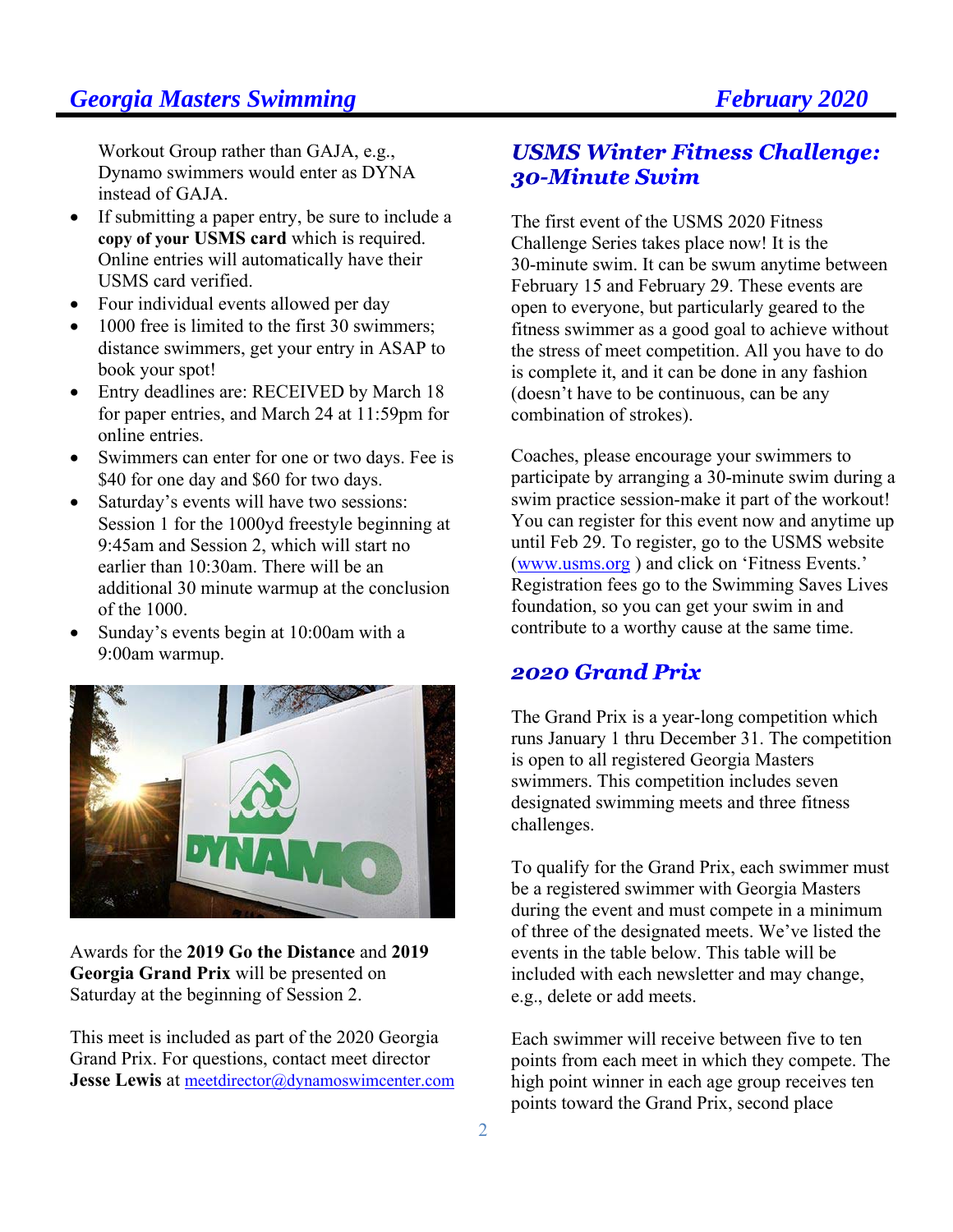receives nine points and so forth. If there are more than six Georgia Masters swimmers in an age group, they will also receive five points.

Participants in the three USMS fitness challenges will receive five points for each fitness challenge.

At the end of the year, the swimmer with the most accumulated points will be crowned The Grand Prix Champion for the Year.

The events to be included in the 2020 Georgia Grand Prix are as follows:

| Feb 15-19 | <b>USMS Winter Fitness Challenge</b>        |
|-----------|---------------------------------------------|
| Mar 28-29 | St Patrick's Day SCY $(a)$ Dynamo           |
| Apr $19$  | ART Spring Splash @ Georgia Tech            |
| Jun 7     | Nautical Milers LC @ Mountain View          |
| Jul 25    | GA Games Open Water @ Lake Acworth          |
| Jul 15-31 | USMS Summer Fitness Challenge: 2k swim      |
| Sep-TBD   | Southside Seals SCY Pentathlon              |
| Nov 15-30 | USMS Fall Fitness Challenge $-1$ -mile swim |
| TBD       | St. Nicholas SCM Invitational @ GA Tech     |

# **USMS Spring Nationals April 23-26**

This year's Spring (SCY) Nationals marks the  $50<sup>th</sup>$ anniversary of US Masters and will take place on April 23-26 in San Antonio, Texas. To enter, go to the USMS website at www.usms.org . Entry deadline is March 23 at 11:59pm.

# **Georgia LMSC Midyear Meeting** April<sub>5</sub>

Our annual Georgia LMSC Midyear meeting is coming up on Sunday, April 5. Mark your

calendars. We'll provide details next month. We use our midyear meeting as an opportunity to get together in person and share a good meal while we discuss current LMSC business. Any Georgia member is welcome to attend (this is not restricted to Board members). We welcome your input! We'll meet for dinner at 5:00pm. The location will be announced in our next newsletter. For questions, contact Chair Britta O'Leary at brittaoleary@gmail.com .

# **Meet Recaps**

# 2019 Grand Prix Results

Congratulations to our 2019 Grand Prix Champions!

|            | Age Women                 | Men                 |
|------------|---------------------------|---------------------|
| 18-24 None |                           | Amos Chan           |
|            | 25-29 Stephanie Lemmons   | George McDonald     |
|            | 30-34 Lauren Minchew      | Adam Paul           |
|            | 35-39 Patricia Lewis      | None                |
|            | 50-54 Elizabeth Gieseking | Mark Rogers         |
|            | 55-59 Muriel Lancaster    | Lawrence Golusinski |
|            | 60-64 Barbara Ingold      | Pat Eddy            |
|            | 65-69 Rebecca Hamilton    | Joe Hutto           |
| 70-74 None |                           | John Zeigler        |
|            | 75-79 Judith Haase        | None                |
|            | 80-84 Sally Newell        | Graig Ray           |

#### **Auburn Masters Recap**

The annual Auburn Masters Swim Meet saw almost 200 swimmers in action over the course of three days. The team at Auburn, did, as usual, a fantastic job, running a smooth and efficient meet. Georgia was well represented with many fast swims.

A huge congratulations to everyone on their fast swims, and especially the following high point winners from Georgia: Todd Weyandt (M30-34)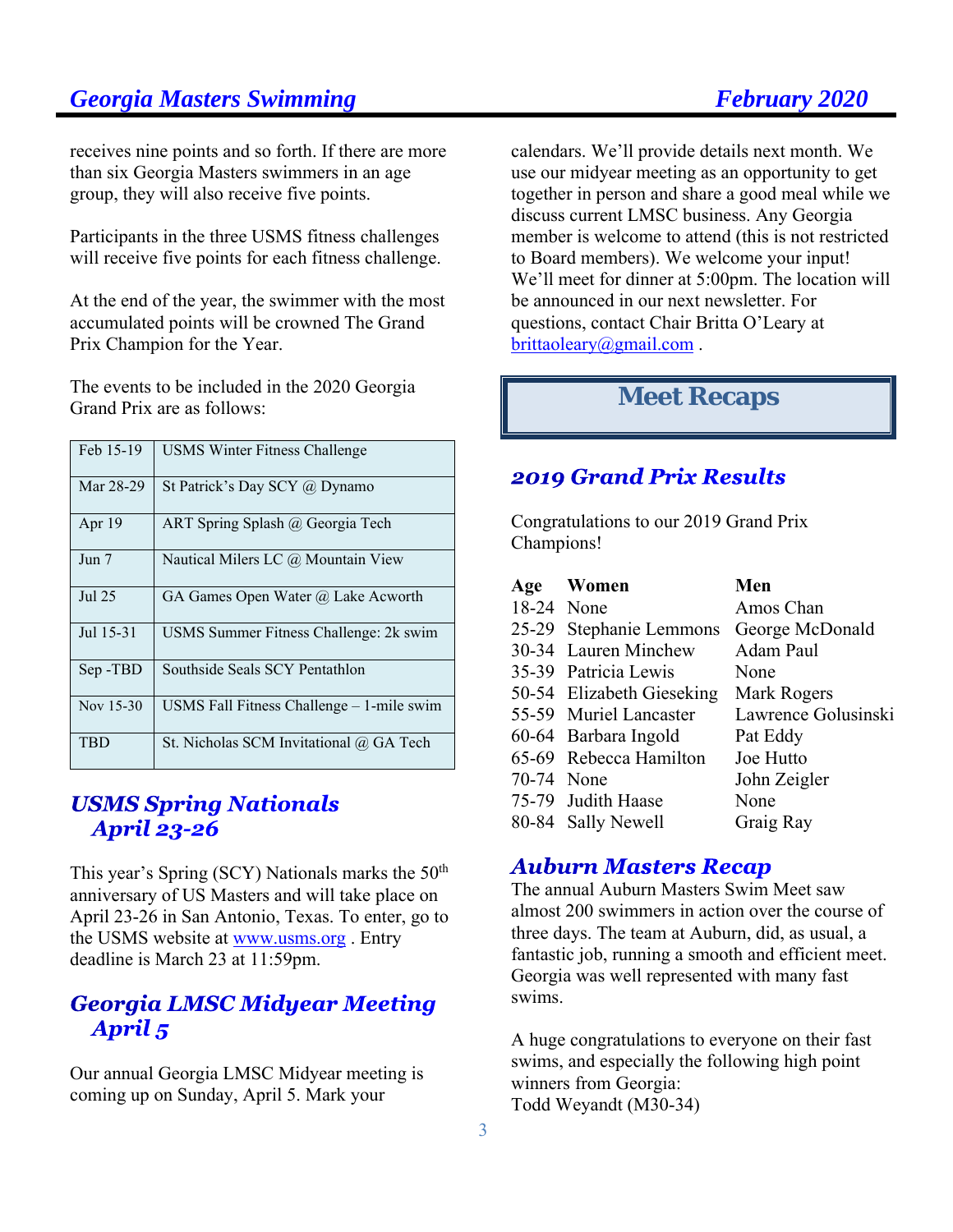Cathy Jones (W45-49) Rob Copeland (M60-64) Sue Ottosen (W75-79) Matt Jones (M25-29) While we are incredibly proud of our own swimmers, there is no denial that the highlight of the meet were the seven USMS records set by swimmers from our neighboring LMSCs.

GAJA won the big team trophy, while the Atlanta Water Jocks won 3rd place in the middle team category.

Auburn Masters was a great team player, taking themselves out of the running for team trophies :) Here are the full results http://www.ag.auburn.edu/~bailelc/2020auburnresults.pdf

Congratulations to all participants!

### **GTD 2019 Results-Reporting Error**

Sorry, there was an error in reporting the Go The Distance results in last month's newsletter. The third place in the Women's Division should have been **Pam McClure** with 598 miles **Julie Lewis** was an impressive  $4<sup>th</sup>$  place finish with 546 miles).

# **Other News**

# **2020 USMS Registration Is Now** Due!

We are already over 700 swimmers registered for the year! If you have not yet renewed, please do so ASAP. You'll then be able to participate in events and remain on our electronic mailing list. You can enter online by going to the USMS website.

You can find paper registration forms on our Georgia website. Just click on 'Documents,' and mail in to our Georgia Membership Coordinator **Andy Rettig**. For any questions regarding USMS registrations, contact Andy at  $\arct{trig(a)g}$  mail.com.

### **Fitness Advice**

By John Zeigler

With the start of a new year of swimming, year around aerobic swimming is among the best forms of exercise. Total use of most of the muscles from swimming lowers high blood pressure, improves sleep, and keeps the body active for a longer lifetime.

At my 50th high school reunion, I was asked if I had a recent face lift. I replied I didn't, but was lifting my head 500 times in a 2 or 3 hour swim session. While I was getting my reunion paperwork, I stepped back and saw that the next classmate was pushed up in a wheelchair, followed by another classmate using a walker. My high school swim teammate who swam backstroke on our senior year medley relay team was dead and had not done any masters swimming after high school. His father ran the city funeral home.

Swimming is key to a longer improved life for all of us. My hero from Florida is Joe Suhue who swam for Sarasota Masters and died of a heart attack in June 1982 in the middle of a 200m fly race at age 82. Joe was in good shape and doing was he enjoyed at an age many people are living out in a nursing home. Hal Stolz was setting state swim records during his past years of masters. We all will miss Hal Stolz, a great teammate, relay swimmer, and outstanding individual.

**Editors note:** For those of you 60 or older, take a visit to Walmart and look at the shoppers. I guarantee that you look 20 years younger than any of those senior shoppers! It's not just living longer, but having a higher quality of life! Keep swimming! The athletes in my Sun City Peachtree community all look much younger than they are!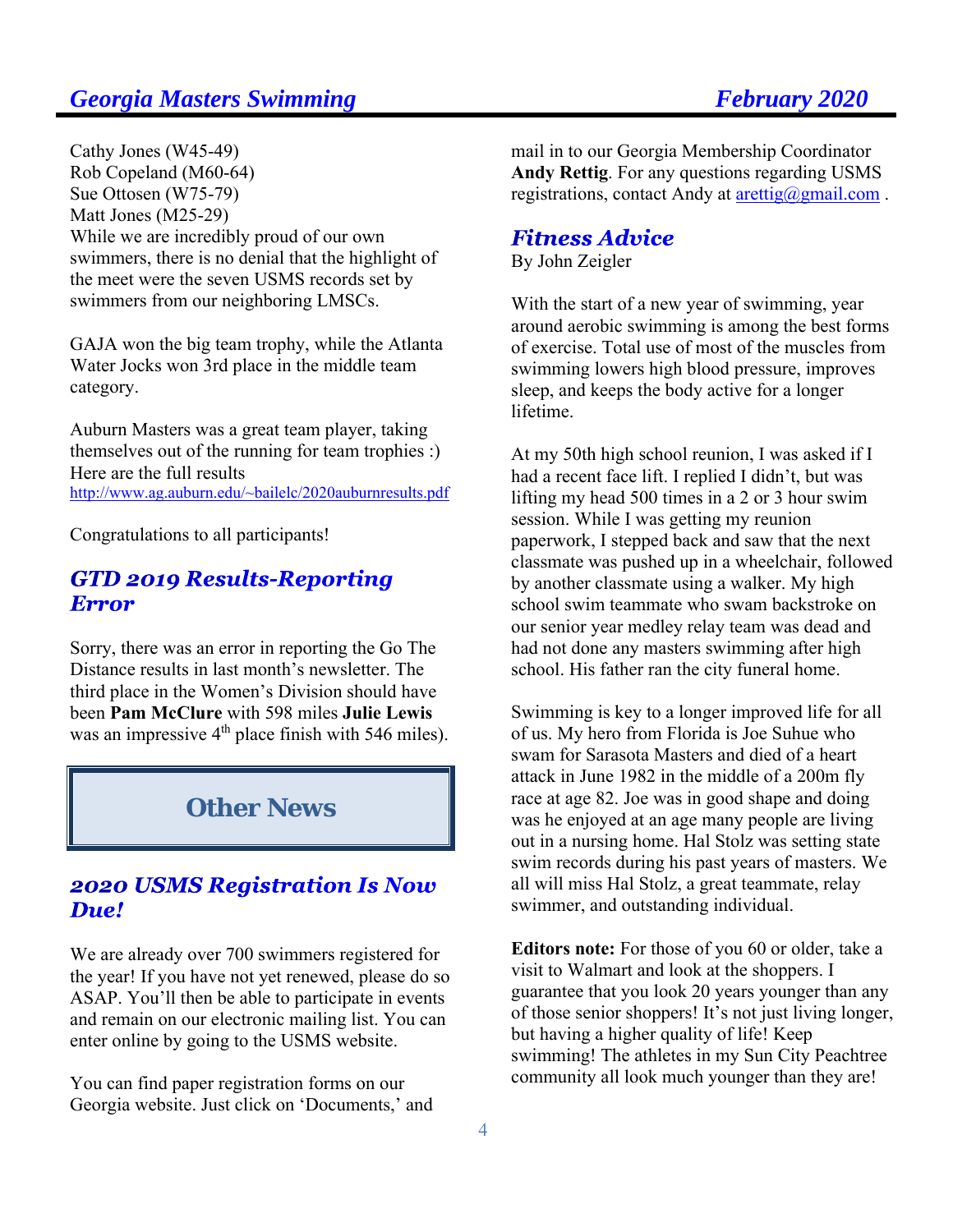# **Swimmer Profile - Shayne Lastinger**

By Elaine Krugman



Overwhelmingly, the swimmers I have interviewed have replied, "Georgia Tech" when asked, "What is your favorite swim meet?" During the last few years, Shayne Lastinger can (and should!) be thanked for that.

The meet director for the last two Atlanta Rainbow Trout St. Nicholas SCM Invitational meets and three Spring Splash meets has been Shayne, President of the Atlanta Rainbow Trout Masters swim team (ART), based at Georgia Tech. He picked up from where former Meet Director, Sean Fitzgerald, left off when he relocated to Canada, and has done a fabulous job.

Just 27 years old, Shayne is on his second board position with the Midtown Atlanta team and is a great promoter. "Atlanta Rainbow Trout as a whole is a very inclusive team. You hear the name, and you think it's probably LGBT, and we are, but we are the only Masters team in an Olympic facility (at Georgia Tech where the 1996 Olympics were held), we are the only Masters team located in Midtown Atlanta, and we are \$30 per month for four coached workouts a week (by Masters certified coaches). What we want people to know is that we aren't just an LBGT team, but a team for everyone to enjoy the Olympic pool facility at a low cost. We are in a prime location, we have cheap dues, and we love people; so, come swim with us!" Workouts are Tuesday, Wednesday, and Thursday evenings,  $7:30 \text{ pm} - 9:00 \text{ pm}$ , and Sundays from 11:00 am – 12:30 pm.

In 2017 – 2018, when Shayne had been with ART for just a couple of years, he joined the board of directors and served as Swim Team Director. This was around the same time Sean was preparing to move with his partner to Vancouver; so, Shayne volunteered to step up and replace Sean as the meet director twice each year to host the Trout's swim meets.

During the 2017 Spring Splash, Sean trained Shayne on the meet manager software and made sure he understood the entire process of running a meet. Shayne ran the meet while Sean competed, but Sean was available to answer questions in between his races, if needed.

After Sean left, Shayne became President of the team and ran two St. Nicholas (St. Nick's) meets and one Spring Splash completely on his own—a lot to juggle in between serving as the team's president and running the family's two golf cart businesses in Georgia!

Prior to Shayne stepping into the role of Meet Director, I had not met him, so I was curious about his swimming background. As it turns out, he has been a leader throughout his swimming career,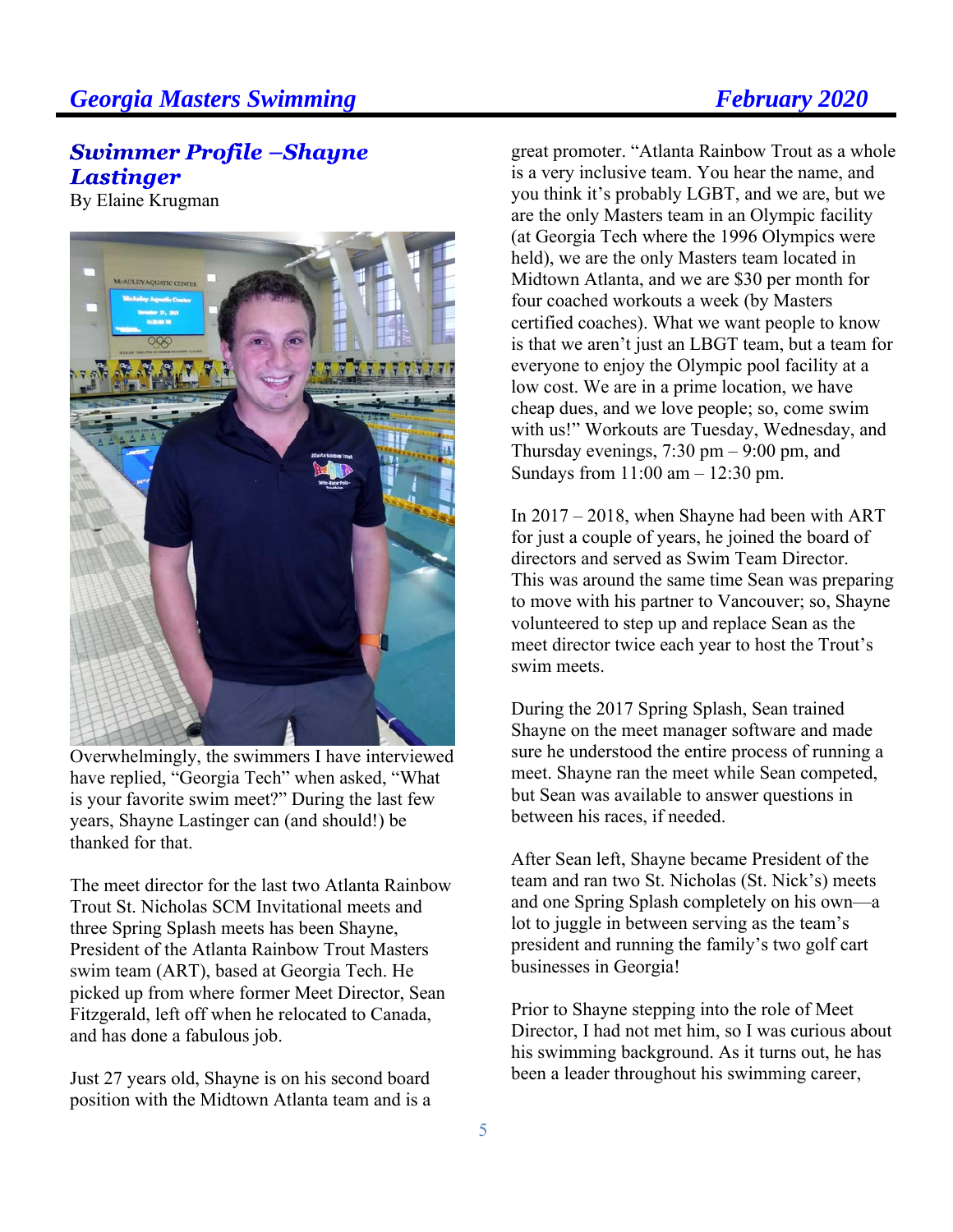serving as Captain of Buford High School's swim team during his junior and senior years.

Following high school, Shayne quit swimming for five years, and gained weight as a result. Wanting to have more friends with common interests and needing to get back in shape, the young gay swimmer found the LGBT team to be a perfect fit. "I was about 30 pounds heavier than I wanted to be, so it was a great way to lose weight and be social. I haven't really done much competitions since I started back. It's something I want to look at more in the future."

Shayne's goal is to race distance freestyle like he did in high school, as well as the 200 IM and 100 Fly. "My overall goal would be to get to more of a feeling of being confident about being tested like I did when I was at the height of my [high school] swimming career."

Being put to the test and taking personal responsibility for the results is what motivates this young Masters swimmer. As Shayne explained, "What I personally like about swimming the most is that for me it is a completely individual sport, and it's completely on me... If I suck at a swim meet, it's because *I* suck at a swim meet. If I broke a record, it's because *I* broke a record. It's al on me… I love to see my own personal growth."

Meanwhile, Shayne has thrived on being put to the test wearing the cap of Meet Director instead of Masters Swimmer, running two Atlanta Rainbow Trout meets each year, including last year's St. Nick's meet that saw the most entries ever for that meet (170).

According to the enthusiastic meet director, running those Georgia Tech meets is a challenge. "I think part of the challenge of doing a meet is they are spaced so far apart. I have a meet in April, and I have a meet in November or December; so, a lot of times it's kind of like having to refresh myself [on the process of dealing with various

aspects of the meet, including the meet manager software and Meet Mobile App]. "The biggest challenge is seeding relays in the middle of the meet. We do relays at the beginning of the meet, but I can easily seed relays before the meet actually starts. But then, the relays at the end are always the problem children, because I make an announcement that I need the relay entries by noon, and then at 12:01 after I have finished seeding the relays, [a team will turn in their relay card].

Besides efficiently running the meet software and seeding relays, there are other things about Shayne's job that we all need to be aware of as competitors and coaches. "There is only one computer that can verify times, enter DQ's (disqualifications), post to Meet Mobile, print results, and print [stickers for] ribbons," Shayne said, adding that the same computer is used to enter those relays—including the late entries. So, if you were like me at the St. Nick's meet wondering where the stickers were for a particular event, just be patient, and don't ask. "If I can just sit in front of the computer and just keep running the meet, it would be [a more positive experience] for everybody," Shayne said.

In addition, Shayne had these suggestions: "Print the heat sheet at home or download Meet Mobile (to your cell phone), so you know what events you are swimming, which heat, and which lane. For relays, make sure your coach knows when relay entries are due (usually 10:00 am)."

If it sounds like the new ART meet director was complaining about his volunteer job, he really wasn't. During our interview, Shayne was quite reluctant to say anything negative. I encouraged him to speak up, though, so we could be made aware of our responsibilities as swimmers and coaches for the meet to run smoothly and end on time.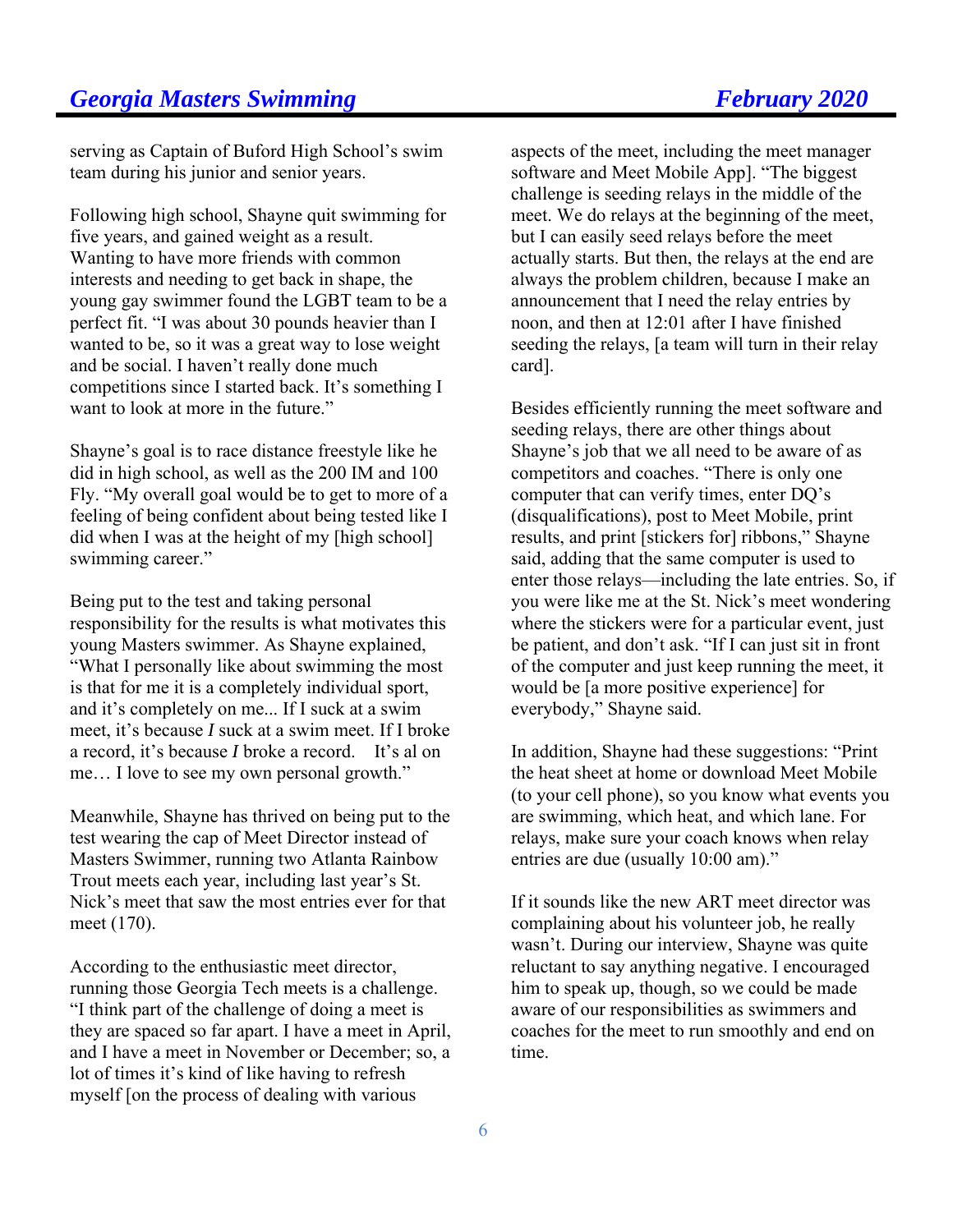Truly, it's a labor of love for Shayne. "I think what I really enjoy about it is that there is so much pressure around you, and you can feel it; but it makes me work harder. I love working under pressure; that's just me as a person. You have 170 swimmers, and a 170 sets of eyes staring at you, and you have to perform. It's a pressure that I enjoy. It's a thing that I care about, and a cause that I care about. It's very fulfilling for me… I personally have a feeling that I always want to make everyone happy no matter what and I have a hard time accepting when people aren't happy. What I don't enjoy about running the meet is that as much time and effort as I put into running the meet, there are still people that complain…"

One complaint he won't mind hearing about in the future, though, will be from Ed Saltzman, Chief Official and Georgia Masters board member. "I'm sad that in the last couple of years we haven't been able to do the Reindeer Relay. We'll have to just bring that back and tell Ed to deal with it," Shayne said with a mischievous laugh.

*Editor's note: Thank you, Shayne, for making the meets at Georgia Tech my favorite meets as well! You are doing a fabulous job!* 

#### **Butternuts**



For those few of you who thrive on swimming the 200 fly, there's a club for you! The Butternuts (an appropriate name) is a nationwide 500+ butterfly club. Here's the rules to join:

• Continuous fly swim  $-500$  yards minimum

- Swim duration must be USA/USMS legal all regulation fly – no one-armed strokes, fins, etc.
- A witness who will vouch for you.

And we have a member of that club in our midst – Elaine Krugman!

**Elaine Krugman**, 50 - Georgia Masters Killer Whales 6/10/2012 - 900 yds, pool, 20:30 6/24/2012 - 2000 yds, pool Watch her swim! 12/19/12 - 1000 yds., pool, 23:07 Watch her swim!

Throughout the year, I'll highlight other members of this fun club! Just let me know when your name appears on this list: http://www.grinswim.org/~nasti/butternuts.html

# **Swimming Humor**

when the breaststroker in the lane next to you gets a little too close and ends up karate chopping your boob.

swimmerprobs.tumblr.com

**215. When you're circle** swimming behind someone and they flip turn and forget to move over.

Swimmer-problemS.tumblr.com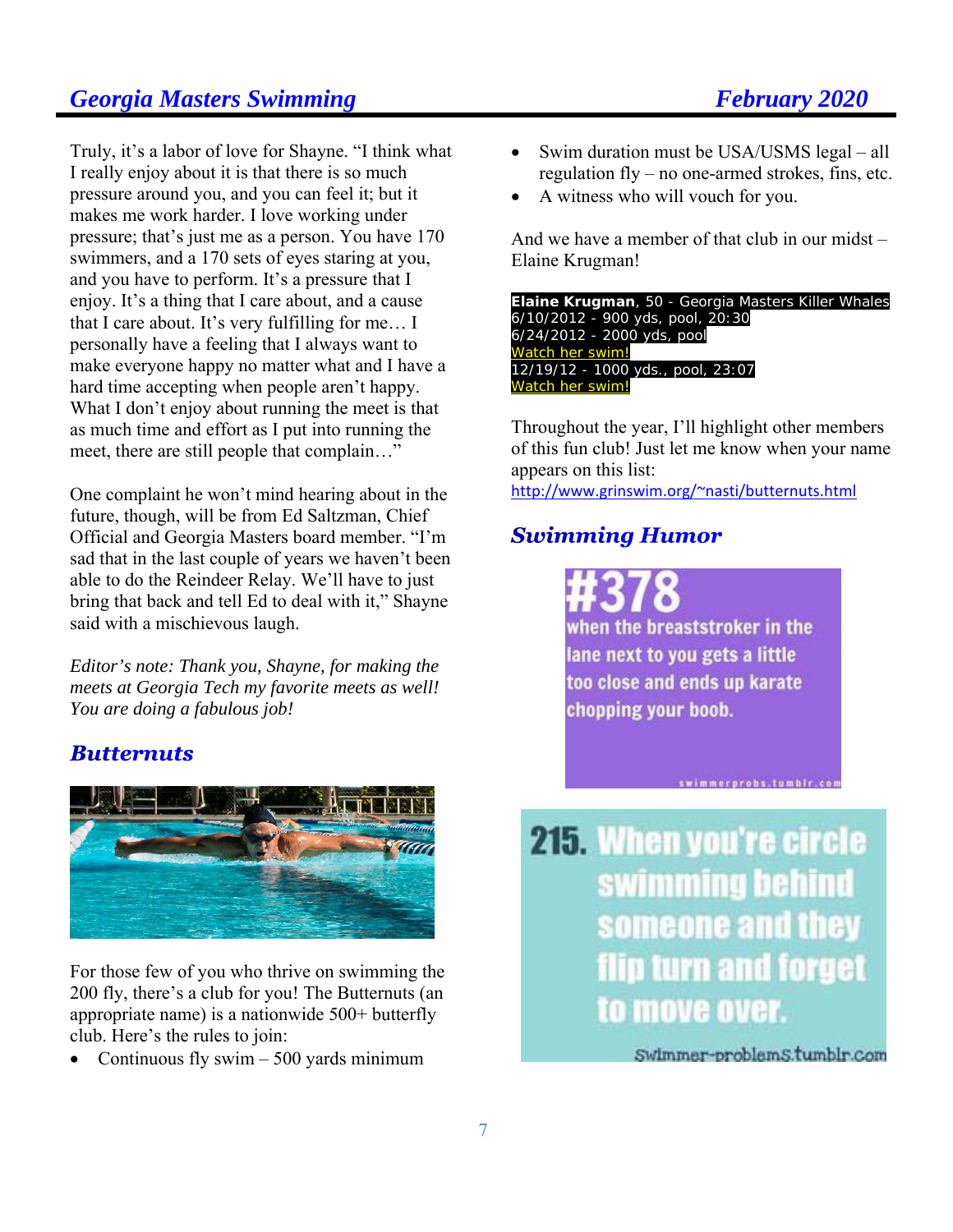| <b>Upcoming Events</b> |                                             |           |                                                 |  |  |
|------------------------|---------------------------------------------|-----------|-------------------------------------------------|--|--|
| February 2020          |                                             |           |                                                 |  |  |
| $23*$                  | W Gwinnett Park SCY Developmental Meet      | $15-19$   | USMS Winter Fitness Challenge $-30$ minute swim |  |  |
|                        | <b>March 2020</b>                           |           |                                                 |  |  |
| 7                      | SCY -- Sewannee, TN                         | $21 - 22$ | Dixie Zone SCY Championships - Cary, NC         |  |  |
| 14                     | $SCY - Kingsport, TN$                       | $28-29*$  | St Patrick's Day SCY Invitational at Dynamo     |  |  |
| April 2020             |                                             |           |                                                 |  |  |
| $5*$                   | Georgia LMSC Mid-Year Meeting               | $19*$     | ART SCY Spring Splash at Georgia Tech           |  |  |
| $23 - 26$              | USMS Spring SCY Nationals - San Antonio, TX |           |                                                 |  |  |
| <b>May 2020</b>        |                                             |           |                                                 |  |  |
| $7 - 10$               | YMCA SCY Nationals - Orlando, FL            | 31        | Dixie Zone Open Water Championships 5k          |  |  |
|                        |                                             |           | Chattanooga, TN                                 |  |  |
| <b>June 2020</b>       |                                             |           |                                                 |  |  |
| $7*$                   | Nautical Milers LC Invitational at Mountain | 13        | Open Water – 5k, 10k, 15k Fontana Lake, Almond, |  |  |
|                        | View Aquatic Center $-A$ new meet!          |           | NC.                                             |  |  |
| $17 - 27$              | Pan Am LC Masters Championships, Medelin,   | $20 - 21$ | $LC -$ Greenville, SC                           |  |  |
|                        | Columbia                                    |           |                                                 |  |  |
| <b>July 2020</b>       |                                             |           |                                                 |  |  |
| $25*$                  | Georgia Games Open Water Lake Acworth       |           |                                                 |  |  |
|                        |                                             |           |                                                 |  |  |

 Information on these and other Dixie Zone events can be found on the Dixie Zone website at www.dixiezone.org/Meets.htm. \*Dates in red are Georgia LMSC events.

| <b>Swim Websites</b>               |                                                      |  |  |
|------------------------------------|------------------------------------------------------|--|--|
| <b>ASL Silverking TRI-Masters</b>  | Swimasl.com                                          |  |  |
| Athens Bulldog Swim Club           | http://www.athensbulldogs.com                        |  |  |
| <b>Atlanta Rainbow Trout</b>       | https://www.atlantarainbowtrout.com                  |  |  |
| Atlanta Water Jocks                | http://www.atlantawaterjocks.com                     |  |  |
| Chastain Park Athletic Club        | www.ChastainParkAthleticClub.org                     |  |  |
| <b>Columbus Aquatic Club</b>       | http://www.swimhurricanes.com                        |  |  |
| <b>Concourse Athletic Club</b>     | wellbridge.com/concourse-athletic-club/sandy-springs |  |  |
| <b>Cumming Waves Swim Team</b>     | www.cummingwaves.net                                 |  |  |
| <b>Decatur Family YMCA</b>         | ddy.ymcaatlanta.org                                  |  |  |
| <b>DeKalb Aquatics Masters</b>     | http://daqswim.com                                   |  |  |
| Douglas County Stingreys           | douglascountystingrays.org                           |  |  |
| Dynamo Swim Club Masters           | http://dynamoswimclub.com                            |  |  |
| Fyns                               | http://www.fynsmasters.com                           |  |  |
| <b>Great White Shark Aquatics</b>  | www.gwsaswim.com                                     |  |  |
| John P. Thayer YMCA Masters Swim   | Columbusymca.com                                     |  |  |
| <b>Savannah Masters</b>            | http://www.tlb975.wix.com/mastersswimming            |  |  |
| <b>Stingrays Masters Swimming</b>  | http://www.stingraysswimming.com                     |  |  |
| <b>Swim Gainesville</b>            | www.swimgainesville.com                              |  |  |
| <b>Swim Macon Masters</b>          | www.swimmacon.com                                    |  |  |
| <b>Tidal Wave Masters Swimming</b> | tidalwaveswimming.com                                |  |  |
| <b>Tidal Wave Masters Swimming</b> | tidalwaveswimming.com                                |  |  |
| Windy Hill Athletic Club Masters   | http://www.midtown.com/windyhill                     |  |  |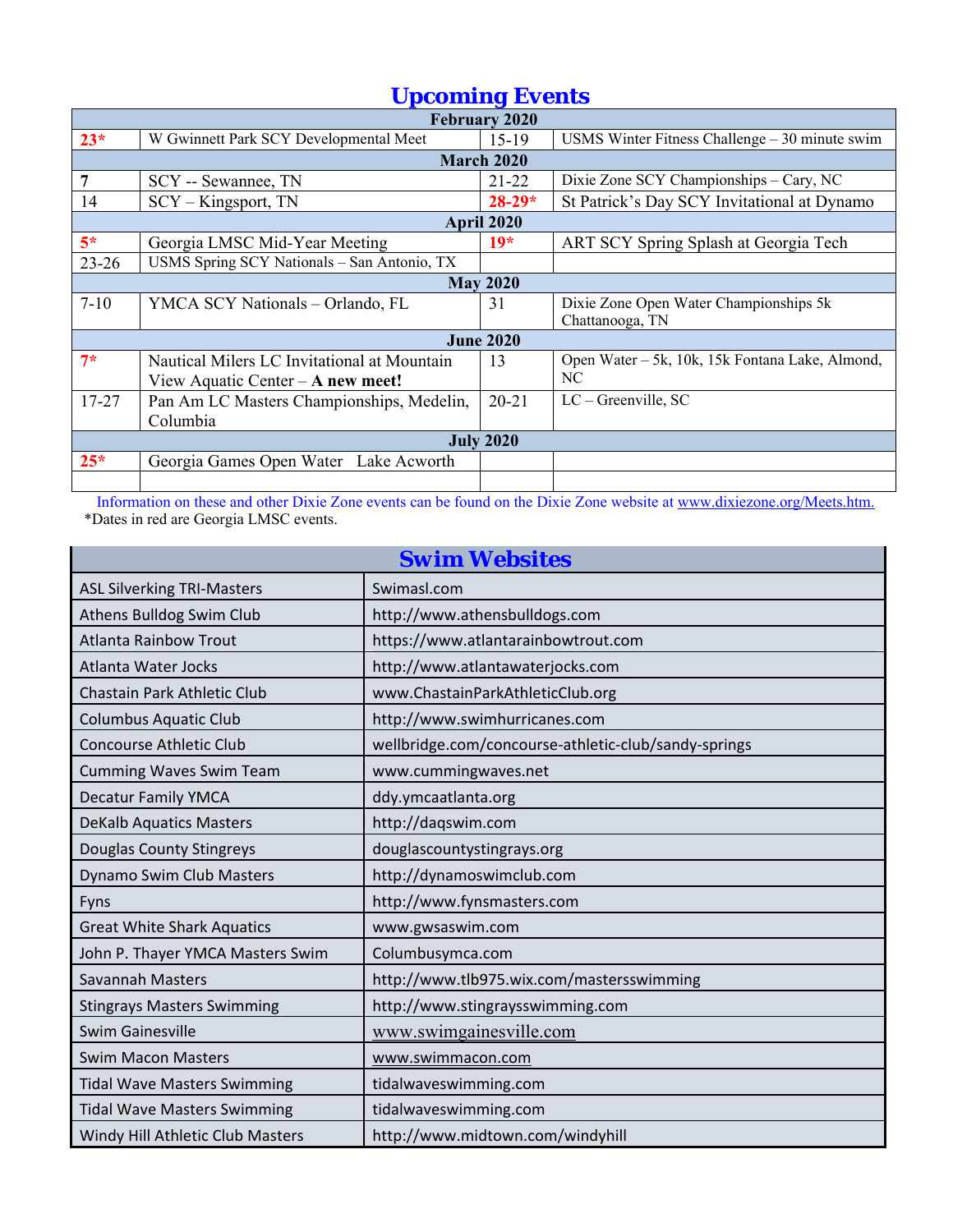| Georgia Masters Swimming             | www.georgiamasters.org      |                         |                                   |  |
|--------------------------------------|-----------------------------|-------------------------|-----------------------------------|--|
| <b>USMS Dixie Zone</b>               | www.dixiezone.org/links.htm |                         |                                   |  |
| <b>USMS</b>                          | www.USMS.org                |                         |                                   |  |
|                                      |                             | <b>GEORGIA CLUBS</b>    |                                   |  |
| <b>NAME</b>                          | <b>ABBR</b>                 | <b>CONTACT</b>          | <b>EMAIL</b>                      |  |
| <b>Atlanta Rainbow Trout</b>         | <b>ART</b>                  | Sean Fitzgerald         | seanfit@gmail.com                 |  |
| Atlanta Water Jocks                  | AWJ                         | Lorenzo Benucci         | lbenucci@gmail.com                |  |
| Andrew & Walter Young YMCA Masters   | <b>AWYY</b>                 | Iilonga Thandiwe        | linz.t@mindspring.com             |  |
| John P. Thayer YMCA Masters Swim     | <b>BARM</b>                 | Scott Balkcum           | sbalkcum@ymcacolumbusga.com       |  |
| <b>Cumming Aquatic Center</b>        | <b>CMMS</b>                 | <b>Susan Alston</b>     | cac2@cityofcumming.net            |  |
| Concourse Athletic Club              | <b>CONC</b>                 | Nancy Overheim          | noverheim@wellbridge.com          |  |
| Chastain Park Athletic Club          | <b>CPAC</b>                 | Jim King                | jimkingusa@gmail.com              |  |
| <b>Cumming Waves Swim Team</b>       | <b>CWGA</b><br>Teresa Coan  |                         | swimcummingwaves@gmail.com        |  |
| <b>DeKalb Aquatics Masters</b>       | <b>DAQM</b>                 | Melissa Wilborn         | daqswim@bellsouth.net             |  |
| <b>Decatur Family YMCA</b>           | <b>DFY</b>                  | <b>Beth Costello</b>    | bethc@ymcaatlanta.org             |  |
| Eagle Watch Eagles Masters           | <b>EWE</b>                  | <b>Brett Daniels</b>    | tricoachbrett2005@yahoo.com       |  |
| Georgia Masters                      | <b>GAJA</b>                 | Lisa L Watson           | lisa.watson@ung.edu               |  |
| <b>Global Adaptive Aquatics</b>      | <b>GAA</b>                  | <b>Helmut Levy</b>      | swim@globaladaptiveaquatics.org   |  |
| <b>Gwinnett County Masters Club</b>  | <b>GMAC</b>                 | Destry Dispain          | destry.dispain@gwinnettcounty.com |  |
| <b>Great White Shark Aquatics</b>    | <b>GWSA</b>                 | Phil Donihe             | coachphil17@yahoo.com             |  |
| <b>Columbus Aquatic Club</b>         | <b>HURM</b>                 | Kathy Gramling          | cachurricanes@gmail.com           |  |
| Kennesaw State University Masters    | <b>KSUM</b>                 |                         |                                   |  |
| Life Time Swim Georgia               | <b>LTMS</b>                 | Alicia Kockler          | ryanbell@msn.com                  |  |
| <b>Marietta Marlins</b>              | <b>LINS</b>                 | Larry Baskin            | larry@larrybaskin.com             |  |
| Nautical Milers Special Needs Team   | <b>NAUT</b>                 | <b>Patrick Thoreson</b> | patrick thoreson@yahoo.com        |  |
| Southern Eagle Aquatics              | <b>SEGA</b>                 | <b>Beau Caldwell</b>    | swimsega@gmail.com                |  |
| <b>Stingrays Masters Swimming</b>    | <b>RAY</b>                  | lan Goss                | rayscoach@gmail.com               |  |
| <b>Spartans Aquatic Masters Club</b> | SAMC                        | Kris Kester             | kris@kris-fit.com                 |  |
| Swim Gainesville                     | SG                          | Joy Kelleher            | joylohr@yahoo.com                 |  |
| <b>Tidal Wave Masters Swimming</b>   | <b>TWMS</b>                 | Andrew Baer             | swimbaer@comcast.net              |  |
| Wade Walker sharks                   | <b>WWYS</b>                 | Avel Lai Leung          | Avel-laileung@comcast.net         |  |
| Windy Hill Athletic Club Masters     | <b>WHA</b>                  | Keith Berryhill         | keith.berryhill@windyhillclub.com |  |
| Northwest YMCA Grayfins              | <b>YGF</b>                  | Muriel Cochran          | murielcochran@gmail.com           |  |
| <b>GEORGIA SUPERTEAM (GAJA)</b>      |                             |                         |                                   |  |
| <b>ASL Silverking TRI-Masters</b>    | <b>ASLM</b>                 | Kathleen Greely         | aslcoachgreely@gmail.com          |  |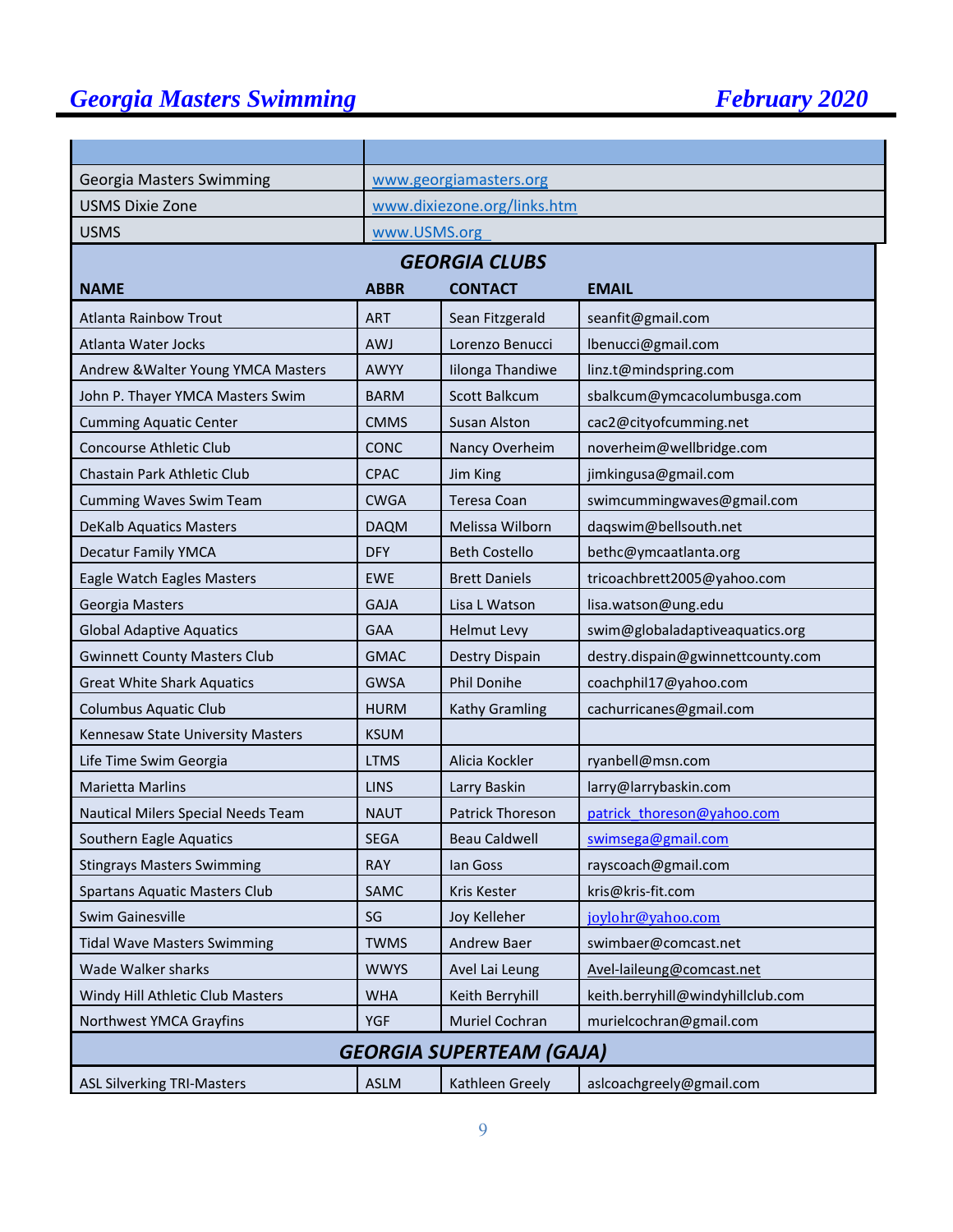| Athens Bulldog Swim Club                | <b>ABSC</b>           | <b>Craig Page</b>                                   | craigwpage@gmail.com                 |
|-----------------------------------------|-----------------------|-----------------------------------------------------|--------------------------------------|
| Augusta Recreation and Parks Blue Tides | <b>ARP</b>            | Barbara Ingold                                      | arpbluetides@gmail.com               |
| Douglas County Stingreys                | <b>DCS</b>            | Jarrod Hunte                                        | douglascountystingrays@gmail.com     |
| Dynamo Swim Club Masters                | <b>DYNA</b>           | <b>Mike Cotter</b>                                  | mikedynamo@earthlink.net             |
| Fyns                                    | <b>FYNS</b>           | Raquel Terroba                                      | fyns.coach@gmail.com                 |
| Georgia Masters Killer Whales           | <b>GMKW</b>           | Lisa Watson                                         | lisa.watson@gsc.edu                  |
| Life Time Swim Alpharetta               | <b>ALPL</b>           | Moss<br>Ryan                                        | COCNAquaticsManager@lt.life          |
| Life Time Swim Atlanta                  | <b>ATLL</b>           | Katie Payne                                         | GAATAquaticsManager@lt.life          |
| Life Time Swim Johns Creek              | <b>JCL</b>            | Merrie Copeland                                     | GAJCAquaticsManager@lt.life          |
| Life Time Swim Sugarloaf                | <b>SUGL</b>           | William Breland                                     | GASLAquaticsManager@lt.life          |
| Life Time Swim Woodstock                | <b>WSKL</b>           | Jonathan Sims                                       | GAMBAquaticsManager@lt.life          |
| Savannah Masters                        | <b>SAVM</b>           | Donna Hooe                                          | rdhooe1@juno.com                     |
| Southside Seals                         | SSS                   | Rob Copeland                                        | rob_copeland@comcast.net             |
| <b>Stingrays Masters</b>                | <b>RAYS</b>           | lan Goss                                            | rayscoach@gmail.com                  |
| <b>Swim Atlanta Masters</b>             | <b>SAMS</b>           | <b>Scot Davis</b>                                   | sdavisswim1980@yahoo.com             |
| Swim Beyond the Boundaries              | <b>SBB</b>            | Mandi Bell                                          | mandi@swimbeyond.com                 |
| <b>Swim Macon Masters</b>               | <b>SMM</b>            | Tana Selby                                          | tanatanas@bellsouth.net              |
| <b>Tidal Wave Masters Swimming</b>      | TWMS<br><b>W W 77</b> | <b>Andrew Baer</b><br>$\sim$<br><b><i>THAIR</i></b> | swimbaer@comcast.net<br>$\mathbf{r}$ |

*Who Y*=*All Can Call* 

| <b>Name</b>              | <b>Title</b>              | <b>Phone</b>       | Email                              |
|--------------------------|---------------------------|--------------------|------------------------------------|
| Rob Copeland             | Long Distance             | $(678)$ 817-1602   | rob copland@comcast.net            |
| Pat Eddy                 | Coaches Chairge           | $(614) 670 - 1108$ | pateddy52@aol.com                  |
| <b>Bob Kohmescher</b>    | Newsletter Editor         | $(770)$ 722-2192   | bobk340@comcast.net                |
| Elaine Krugman           | Contributing Editor       | $(678) 603 - 1543$ | ekkrugman@gmail.com                |
| <b>Stephanie Lemmons</b> | Social Media              |                    | snlemmons@gmail.com                |
| <b>Bill Lotz</b>         | Member At Large           | $(404)$ 261-1906   | blotz@mindspring.com               |
| David Morrill            | Safety                    | $(770) 862 - 2533$ | latycar@latycar.org                |
| Britta O'Leary           | <b>LMSC Chair</b>         | $(636)$ 295-3222   | brittaoleary@gmail.com             |
| Andy Rettig              | Membership Coordinator    | $(678)$ 417-6411   | $\arcti\frac{g}{\omega}$ gmail.com |
| Mark Rogers              | Member At Large           |                    | mlrogers 98@yahoo.com              |
| Leann Rossi              | Member At Large           |                    | swimfastatlanta@gmail.com          |
| Ed Saltzman              | Treasurer, Records, Meet  | $(770)$ 442-9075   | swimsalt@bellsouth.net             |
|                          | Sanctions, Communications |                    |                                    |
| Maddie Sibilia           | Members At Large          |                    | maddie.a.sibilia@gmail.com         |
| Jeff Tacca               | Member At Large           | (404) 256-0733     | $\text{itacca}(a)$ comcast.net     |
| Lisa Watson              | Vice-Chair                | $(770)$ 497-1901   | lisa.watson@ung.edu                |
|                          |                           | $(678)717 - 3646$  |                                    |
| Karol Welling            | Secretary                 | $(770)$ 631-9195   | krw83@mindspring.com               |
| John Zeigler             | Fitness                   | $(770)$ 972-7981   | ivzeigler@bellsouth.net            |